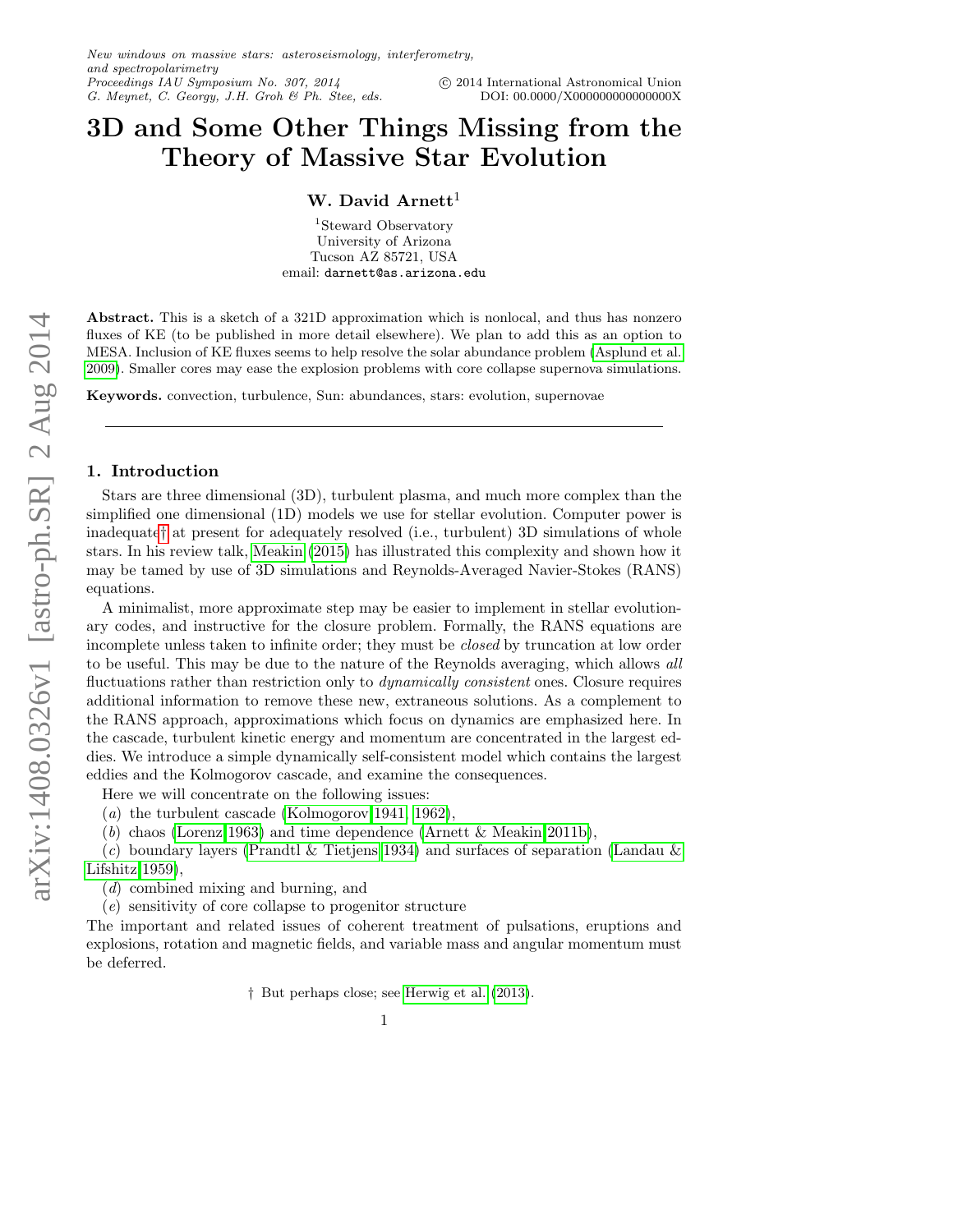#### 2 W. David Arnett

<span id="page-1-1"></span>Table 1. A Few Examples of Three-dimensional Simulations of Convection in Stars.

| Attribute            |                               | 3D Atmospheres Solar Convection Zone Stellar Interiors |                                |
|----------------------|-------------------------------|--------------------------------------------------------|--------------------------------|
| representative       | Stein & Nordlund <sup>1</sup> | J. Toomre <sup>2</sup>                                 | Meakin $&$ Arnett <sup>3</sup> |
| photosphere          | Y( <sub>ves</sub> )           | N(no)                                                  | N(no)                          |
| composition gradient |                               |                                                        |                                |
| nuclear burning      |                               |                                                        |                                |
| magnetic field       |                               |                                                        | N                              |
| rotation             |                               |                                                        |                                |
| driving              | top                           | top                                                    | top or bottom                  |
| geometry             | box in star                   | $CZ$ in box                                            | box in star                    |
| boundary inside grid | top only                      | No                                                     | Yes                            |
| hydro                | compressible                  | anelastic                                              | compressible                   |

Notes:

<sup>1</sup>See [Stein & Nordlund](#page-8-9) [\(1998\)](#page-8-9), and [Magic et al.](#page-8-10) [\(2013,](#page-8-10) [2014\)](#page-8-11) which also refers to other recent work.

 $2$ See [Brun et al.](#page-8-12) [\(2011,](#page-8-12) [2004\)](#page-8-13), and many papers in the IAUS271 proceesings [\(Brun 2011\)](#page-8-14).

<sup>3</sup>See [Meakin & Arnett](#page-8-15) [\(2007\)](#page-8-15); [Viallet et al.](#page-8-16) [\(2013\)](#page-8-16), and [Arnett et al.](#page-8-17) [\(2014\)](#page-8-17) for an overview.

Erika Böhm-Vitense developed mixing-length theory in the 1950's [\(Vitense 1953;](#page-8-18) Böhm-[Vitense 1958\)](#page-8-19), prior to the publication in the west of Andrey Kolmogorov's theory of the turbulent cascade [\(Kolmogorov 1941,](#page-8-2) [1962\)](#page-8-3). MLT might have been different had she been aware of the original work Kolmogorov had done in 1941. Edward Lorenz showed that a simple convective roll had chaotic behavior (a strange attractor, [Lorenz](#page-8-4) [\(1963\)](#page-8-4)). Ludwig Prandtl developed the theory of boundary layers [\(Prandtl & Tietjens 1934\)](#page-8-6). All these ideas will be relevant to our discussion, which is based upon theory and 3D simulations.

## 1.1. 3D Simulations

Numerical approaches for fluid dynamics simulations include implicit large eddy simulations (ILES) and direct numerical simulation (DNS). DNS resolves the smallest relevant scales, and procedes to larger scales until limited by computer power available. At present this limit is far smaller than stellar scales, so DNS is important in stellar problems for points of principle (e.g., [Wood et al.](#page-8-20) [\(2013\)](#page-8-20)). ILES includes the largest scales in the system, and procedes to smaller scales until limited by computer power available. Implict is the assumption that sub-grid scale phenomena are correctly treated. This seems to be valid for 3D turbulence using state-of-the-art methods [\(Grinstein, F. F. et al. 2007\)](#page-8-21).

In order to be useful in a 1D stellar evolution code, 3D information must be projected onto a 1D coordinate system, hence "321D"[†](#page-1-0). Table [1](#page-1-1) gives a brief comparison of features of some 3D simulations which are relevant to designing 1D stellar algorithms. The simulations have different strengths and weaknesses, and tend to complement each other.

3D atmospheres. Simulations of stellar atmospheres in 3D were pioneered by [Stein](#page-8-9) [& Nordlund](#page-8-9) [\(1998\)](#page-8-9), see also [Magic et al.](#page-8-10) [\(2013\)](#page-8-10) and references therein. These simulations are one of the great successes of radiation hydrodynamics, removing the necessity for the micro-turbulence and macro-turbulent fudge factors previously used to calculate stellar spectra. It is tempting to use MLT to fit such 3D simulations as a "stellar engineering" exercise to connect atmospheres to interiors, because stellar evolution codes are almost always formulated in the language of MLT. [Magic et al.](#page-8-11) [\(2014\)](#page-8-11) give a clear discussion of this process, and show that MLT must be modified in at least one respect to make the identification: a ram pressure term must be added to MLT. It appears that such fits necessarily ignore a quantity important for stellar interiors which comes from the same

<span id="page-1-0"></span>† The acronym "321D" for "projection of three dimensions to one dimension" is due to John Lattanzio.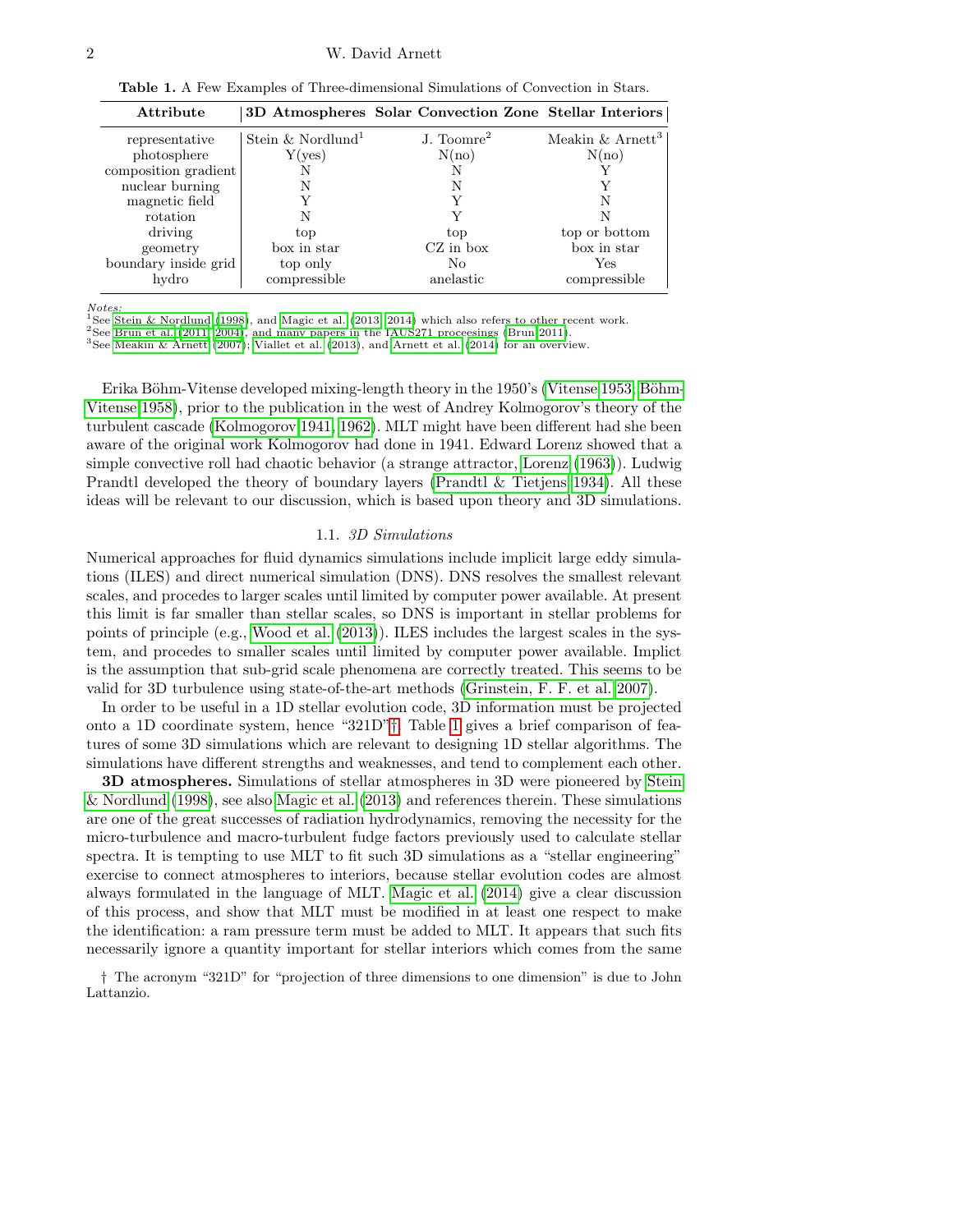term but in the energy equation. This is the flux of turbulent kinetic energy, which is incorrectly defined as zero in MLT.

These 3D stellar atmospheres generally do not contain the whole convective zone, but use a lower boundary condition which has been shown to have little effect on the predicted spectra. By the same token, this means that these simulations are not a sensitive probe of the convection at the bottom of the convection zone.

Convection, rotation and MHD. Juri Toomre and his students and collaborators have pioneered anelastic simulations of the solar convection zone, focusing on global MHD and differential rotation. For 2D see [\(Hurlburt et al. 1984\)](#page-8-22), and 3D [\(Brun et al.](#page-8-13) [2004\)](#page-8-13). Unlike the "box in a star" grids used in 3D atmospheres and stellar interiors, such global solutions make more serious demands on computer resources because of their larger extent, so that, other things being equal, their zoning tends to be coarser. Recent results suggest that the numerical viscosity is sufficiently low so that the flows are becoming realistically turbulent [\(Brun et al. 2011\)](#page-8-12). Merging of the insights from these simulations with stellar evolution with rotation is a present challenge.

Stellar Interiors. Another option for use of limited computational resourses is to examine deep interiors in which composition gradients and nuclear burning occur. By using a "box in a star" approach it is possible to include convective zone boundaries within the computational grid. The treatment of radiation flow is simpler (radiative diffusion). Due to neutrino cooling the thermal time scales become shorter, and make thermal relaxation easier to deal with; also higher luminosity as found in deep layers of red giants reduces the thermal time scale. Deep zones (large stratification) and pressure dilatation [\(Viallet](#page-8-16) [et al. 2013\)](#page-8-16) have been examined. The "box in a star" approach truncates the lowest order modes, so that a natural complement is the pioneering work of Paul Woodward (e.g., [Herwig et al.](#page-8-8) [\(2013\)](#page-8-8)) to put a "whole star in a box".

#### 2. A 321D Algorithm

This procedes in several steps:

- (a) add turbulent cascade,
- (b) add dynamic (acceleration) equation for integral scale,
- (c) balance between driving, damping, and the role of turbulent KE flux,
- (d) make quantitative connections to MLT and the Lorenz model,
- (e) use the steady-state Lorenz model to approximate average behavior,
- (f) use acceleration equation to define boundary behavior, and
- (g) add composition effects.

Because an acceleration equation is used, it is straight-forward (in principle at least) to add inertial forces (centrifugal and coriolis), Lorenz forces and differential rotation.

#### 2.1. The Turbulent Cascade

[Arnett et al.](#page-8-17) [\(2014\)](#page-8-17) estimate the Reynolds number to be  $Re \sim 10^{18}$  at the base of the solar convection zone. Numerical simulations and laboratory experiments become turbulent for  $Re \sim 10^3$ , so fluid flows in stars are strongly turbulent if, as we assume for the moment, rotational and magnetic field effects may be neglected. This special, simplier case is thought to be widely but not universally appropriate to stellar interiors.

For homogeneous, isotropic, and steady-state turbulence, the Kolmogorov relation between the dissipation rate of turbulent kinetic energy, velocity, and length scale is,

<span id="page-2-0"></span>
$$
\epsilon \sim v^3/\ell. \tag{2.1}
$$

This is a global constraint, and applies to each length scale  $\lambda$  in the turbulent cascade,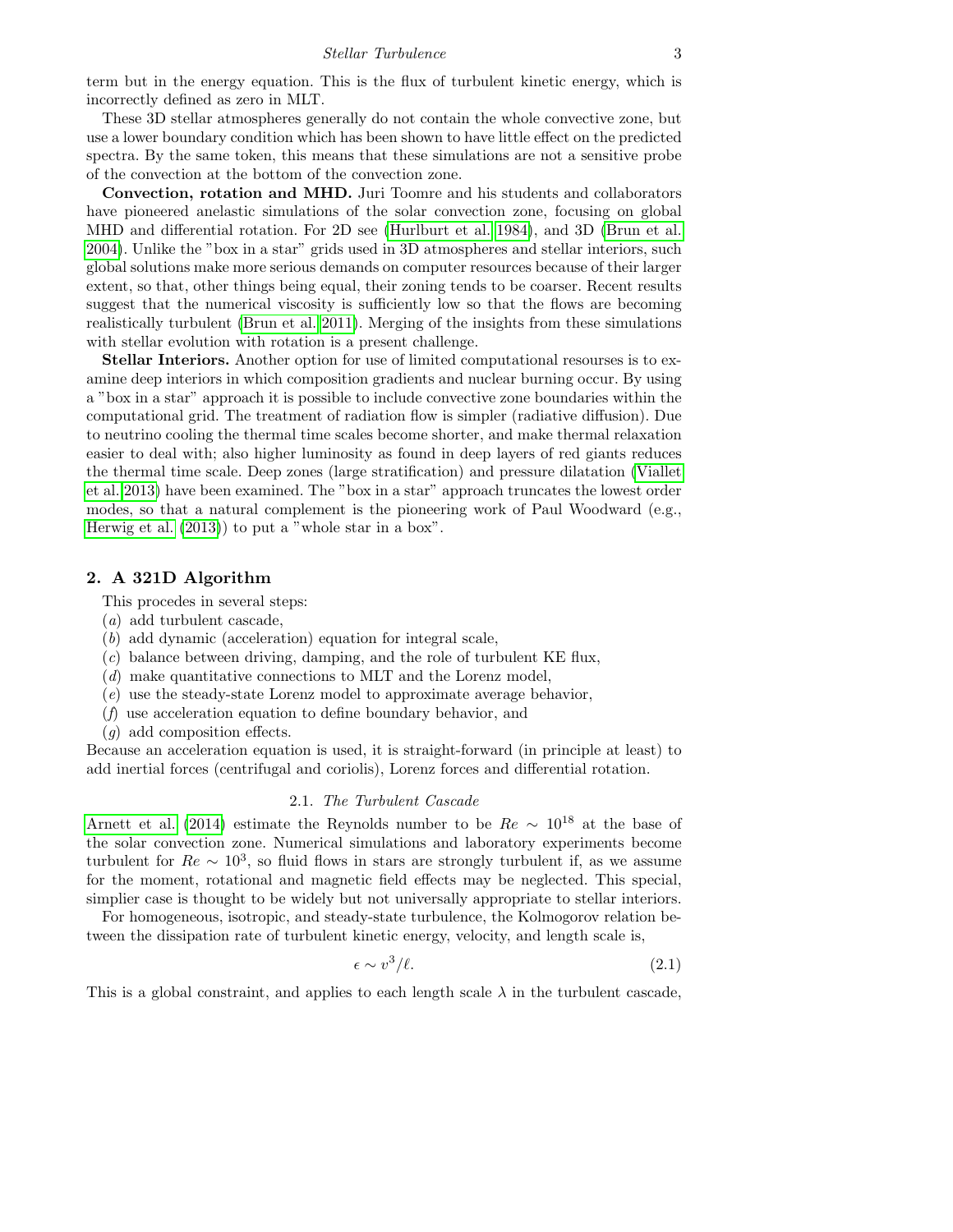$$
\epsilon \sim (\Delta v_{\lambda})^3 / \lambda, \tag{2.2}
$$

for all scales  $\lambda$ , or,

<span id="page-3-0"></span>
$$
\Delta v_{\lambda} \sim (\epsilon \lambda)^{\frac{1}{3}}.
$$
\n(2.3)

so that the velocity variation across a scale  $\lambda$  is  $\Delta v_\lambda$ , and increases as  $\lambda^{\frac{1}{3}}$ . A description of the cascade needs both large and small scales; Eq. [2.3](#page-3-0) implies that the largest (integral) scales have most of the KE and momentum while the smallest have the fastest relaxation times. Simulations confirm this [\(Arnett et al. 2009\)](#page-8-23).

#### 2.2. Dynamics

In MLT the buoyant force is approximately integrated over a mixing length to obtain an average velocity  $u$  (e.g., Smith  $\&$  Arnett [\(2014\)](#page-8-24)),

<span id="page-3-2"></span>
$$
u^2 = g\beta_T \Delta \nabla \left(\frac{\ell_{MLT}^2}{8H_P}\right). \tag{2.4}
$$

Working backward, this may be expressed as

<span id="page-3-3"></span>
$$
du/dt = g\beta_T \Delta \nabla - u/\tau,
$$
\n(2.5)

where  $\ell_d \equiv \ell_{MLT}^2/8H_P$  and  $\tau = \ell_d/|u|$ , and for  $\Delta \nabla > 0$ . Multiplying by u gives a kinetic energy equation,

$$
d(u^2/2)/dt = u \cdot g\beta_T\Delta\nabla - u^2/\tau,
$$
\n(2.6)

for which the steady-state solution[†](#page-3-1) is Eq. [2.4](#page-3-2) (only positive  $\Delta \nabla$  are allowed).

Had it been available, Böhm-Vitense might have identified the damping term with the Kolmogorov value (Eq. [2.1\)](#page-2-0). However, Kolmogorov found the damping length  $\ell_d$  to be the depth of the turbulent region, so that it is not a free parameter, unlike MLT. There is a further issue;  $\epsilon$  is the *average* dissipation rate, not the instantaneous value  $(u^3/\ell_d)$ which fluctuates over time; that is,  $u \neq v$  except on average over  $\tau$  (see Fig. 4 in [Meakin](#page-8-15) [& Arnett](#page-8-15)  $(2007)$ ; we return to this below.

# 2.3. Kinetic Energy Flux

The flow is relative to the grid of the background stellar evolution code, so

$$
d(u^2/2)/dt = \partial_t(\mathbf{u} \cdot \mathbf{u})/2 + \nabla \cdot \mathbf{F}_{\mathbf{KE}},
$$
\n(2.7)

where  $\mathbf{F}_{KE} = \rho \mathbf{u}(\mathbf{u} \cdot \mathbf{u})/2$  is a flux of kinetic energy. The generation of the divergence of a kinetic energy flux in this way is robust for dynamic models; it occurs in the more precise RANS approach as well [\(Meakin & Arnett 2007\)](#page-8-15). It does not occur in MLT, which assumes symmetry in velocity between upflows and downflows, a condition that is violated at even weak levels of stratification [\(Meakin & Arnett 2010;](#page-8-25) [Viallet et al. 2013\)](#page-8-16). Alternatively, MLT is equivalent to Eq. [2.5](#page-3-3) with  $du/dt = 0$ , the *local* approximation.

[Viallet et al.](#page-8-16)  $(2013)$ ; Mocák et al.  $(2014)$  find a *global* balance between buoyant driving (at the largest scales) and turbulent damping (at the smallest). Because of the large separation of these length scales, they are weakly coupled, giving rise to fluctuating behavior typical of turbulence. This balance (on average only) is a new condition beyond MLT, and allows the elimination of the free parameter in MLT, the mixing length, or  $\alpha = \ell/H_P$ . The actual flow patterns that correspond to this global balance depend upon the details of the turbulent energy input; nuclear heating and photospheric cooling give different flows [\(Meakin & Arnett 2010\)](#page-8-25), i.e., fluxes of kinetic energy.

<span id="page-3-1"></span> $\dagger$  Care must be taken with the sign of the transit time  $\tau$  and the deceleration for negative u.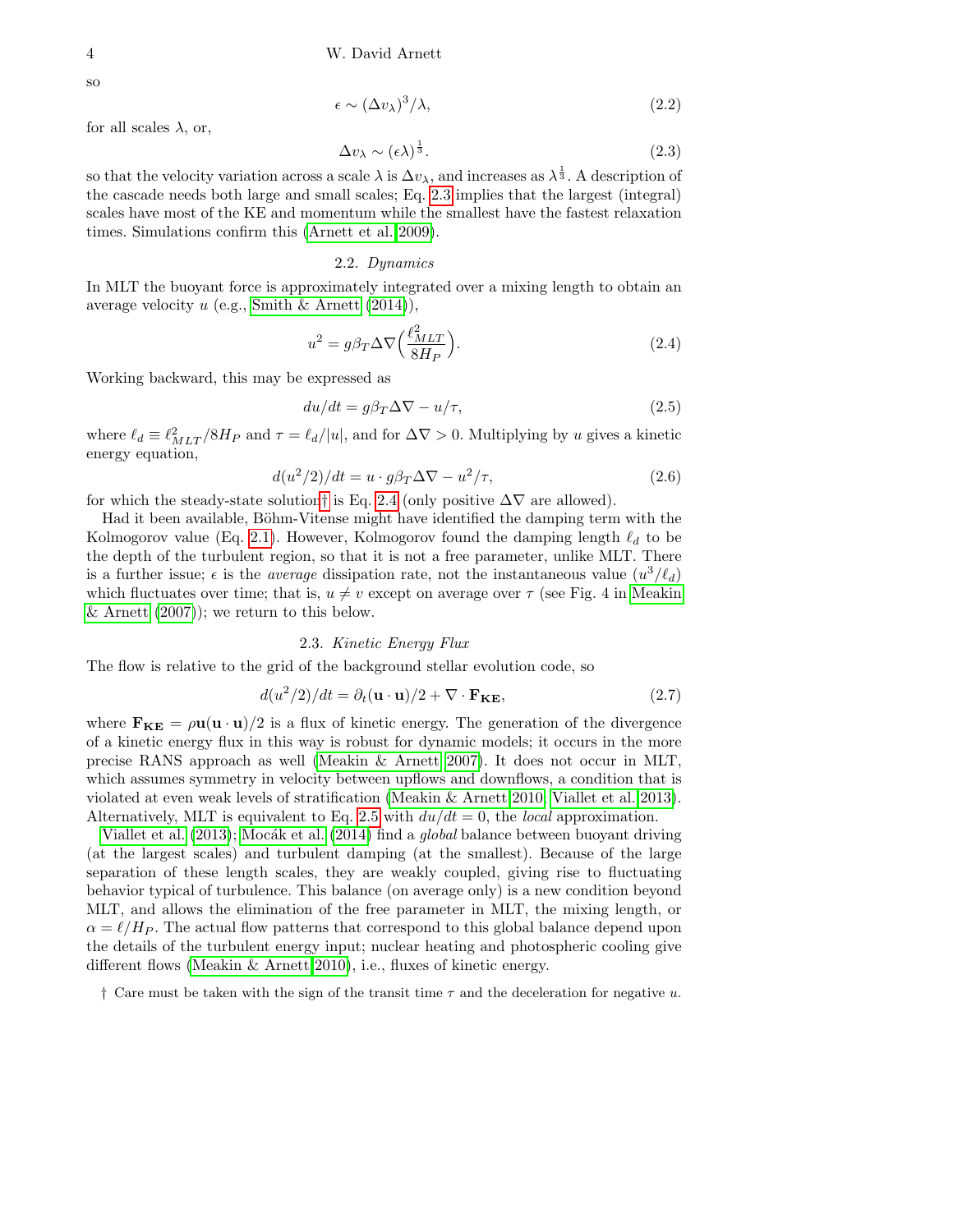We choose a vector equation for the integral scale velocity **u**,

<span id="page-4-0"></span>
$$
\frac{\partial \mathbf{u}}{\partial t} + (\mathbf{u} \cdot \nabla) \mathbf{u} = \mathbf{g} \beta_T \Delta \nabla - \mathbf{u} / \tau.
$$
 (2.8)

The damping term is chosen to give the Kolmogorov expression for  $\epsilon$ , the turbulent dissipation, if Eq. [2.8](#page-4-0) is dotted by **u** and averaged over a turnover time  $\tau$ .

#### 2.4. Connections to MLT and Lorenz

In the *local, steady-state*, limiting case, the left-hand side of Eq. [2.8](#page-4-0) vanishes, and an equation similar to Eq. [2.4](#page-3-2) results, but with the mixing length replaced by the turbulent damping length (essentially the lesser of the depth of the convective zone or 4 pressure scale heights, [Arnett & Meakin](#page-8-5) [\(2011b\)](#page-8-5)). With this change, the cubic equation of Böhm-Vitense may be derived [\(Smith & Arnett 2014\)](#page-8-24), and we recover a form of MLT.

If it is assumed that the integral scale motion is that of a convective roll,  $Eq. 2.8$  $Eq. 2.8$  may be reduced to the form of the classic Lorenz equations, but with a nonlinear damping term provided by the Kolmogorov cascade [\(Arnett & Meakin 2011b\)](#page-8-5). Because of the time lag, the modified equations become even more unstable than the original ones.

For 321D the stellar evolution code must be supplied a smooth time-averaged value for the convective variables; we approximate that by the steady state. The weak coupling between large scale driving and dissipation at the small scale causes time dependent fluctuations of significant amplitude in luminosity and turbulent velocity; see [Meakin](#page-8-15) [& Arnett](#page-8-15) [\(2007\)](#page-8-15), Fig. 4, for fluctuations in KE in an oxygen burning shell. The term  $\partial$ u/∂t in Eq. [2.8](#page-4-0) is needed for chaotic fluctuations, wave generation and large scale dynamic behavior. A stellar evolution code must step over the shorter turnover time scales (weather) to solve for the evolutionary times (climate); this requires an average over active cells, so that there is a cellular structure in both space and time. The steady-state limit of the Lorenz equation gives a reasonable approximation to its average behavior, filtering out the fluctuations [\(Arnett & Meakin 2011b\)](#page-8-5); we apply the same approximation to Eq. [2.8](#page-4-0) for slow stages of stellar evolution.

### 2.5. Boundary Layers

Fluid motion in a star may be separated into two fundamentally different flows: solenoidal flow (divergence free) and potential flow (curl free) [\(Landau & Lifshitz 1959\)](#page-8-7). Fig. [1](#page-5-0) shows the striking separation in flow velocities at such boundary layers (see [Prandtl & Tietjens](#page-8-6) [\(1934\)](#page-8-6). We do not claim that we have resolved these boundary layers yet[†](#page-4-1), but their structure and nature are important to the rate at which turbulent flow moves into or from non-turbulent regions—the entrainment rate.

Peter Eggleton took an early step in dealing with steep gradients in composition with the introduction of an admittedly ad-hoc diffusion operator [\(Eggleton 1973\)](#page-8-27); this numerically advantageous procedure has been widely adopted for stellar evolution.

A more physical picture results from consideration of the dynamics of the motion. At its most elemental level, the velocity vector must turn at boundaries to maintain solenoidal flow. Most of the momentum is at the largest scales, where dissipation is least and the flow almost adiabatic, so this velocity must be the integral scale velocity. The magnitude of the acceleration required is just the centrifugal value  $v^2/w$  where w is the width of the turning region and v the relevant velocity. Using Eq. [2.8](#page-4-0) in the steady state limit, and taking  $w \sim \Delta r << l$ , the radial component of the acceleration equation becomes

<span id="page-4-2"></span>
$$
u_r \partial u_r / \partial r \sim \Delta \left(\frac{1}{2} u_r^2\right) / \Delta r \sim g \beta_T \Delta \nabla.
$$
 (2.9)

<span id="page-4-1"></span>† We have fewer than 10 zones across the lower boundary layer; numerical viscosity may affect the computed entrainment rate.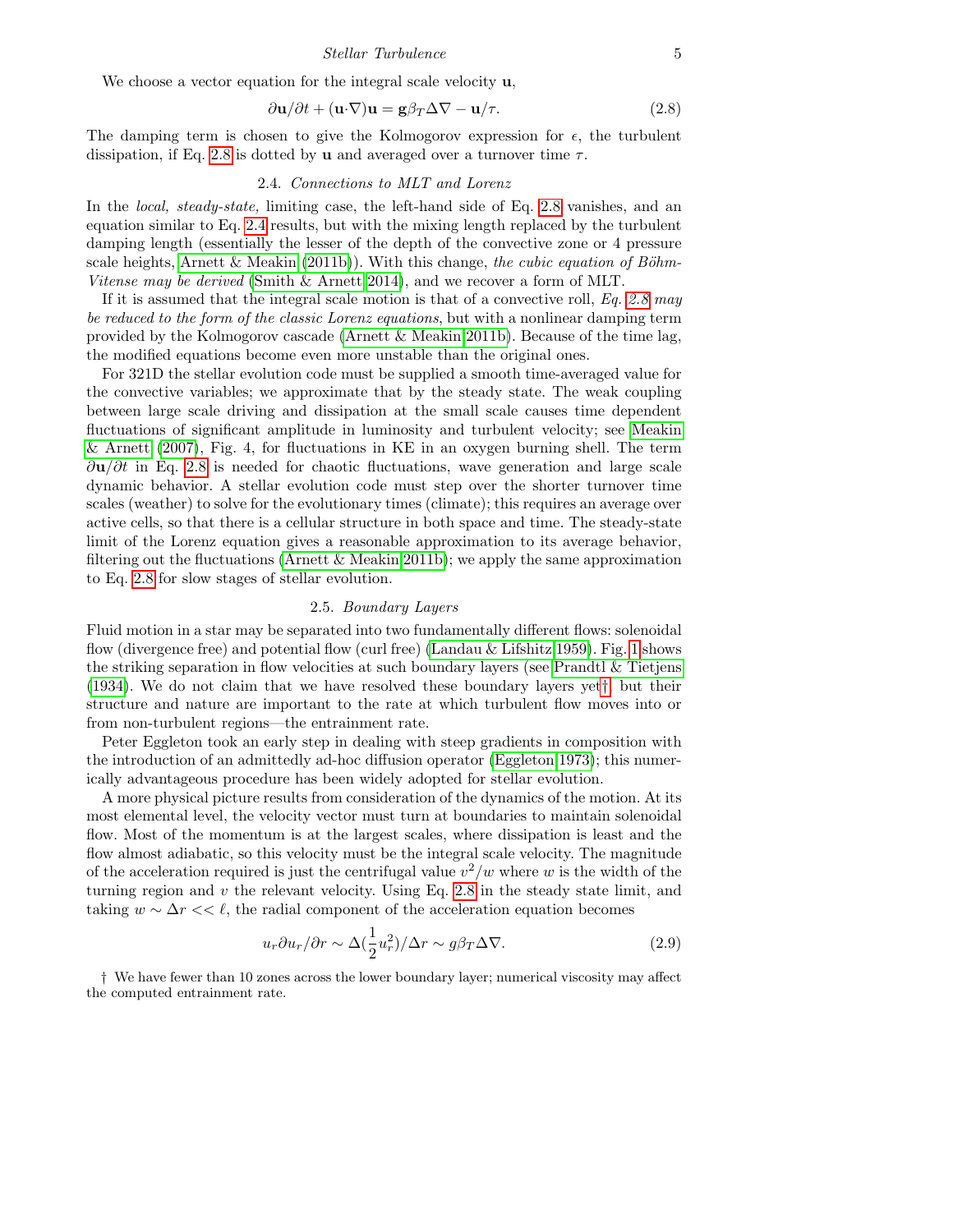Sorting out the signs we see that the buoyancy must be negative for the radial kinetic energy to decrease, so that negative buoyancy decelerates the motion, and gives the required turning. This defines a layer at which the velocity goes to zero on average. The "overshoot" region has a width  $w$ ; this material is mixed because it moves back into the convective region after it turns.

There are fluctuations, so that the layer undulates, generating waves in the neighboring stable region. In a coordinate system moving with the undulating layer, there is a boundary between the mixed (overshoot) region and the overlying layer which is stably stratified. The overshoot region has solenoidal flow which flow in the stably stratified region is potential (wave) flow. By Kelvin's theorem (conservation of circulation), entropy change (e.g., dissipation, radiative diffusion) is required to move matter from one region to the other. Most of the turbulent momentum is in the largest scale convective motions, the integral scale. In simulations we see that these couple well with gravity waves[†](#page-5-1), whose speed increases with wavelength [\(Landau & Lifshitz](#page-8-7)  $(1959), \S12$  $(1959), \S12$ ), so that the longer wavelengths carry most of the energy. The shorter wavelengths are more dissipative; they are generated by nonlinear interaction of the long wavelengths (wave breaking; think water waves). This is an example of a mechanism for changing entropy at the boundary, allowing the turbulent region to grow. If this example is representative, such entrainment rates are not universal but depend upon local conditions at the boundary as well as turbulent velocities. See also [Viallet et al.](#page-8-16) [\(2013\)](#page-8-16) discussion of radiative heating at bottom of a deep (strongly stratified) convection zone.

<span id="page-5-1"></span>† Sound waves couple well only for higher Mach number flow [\(Landau & Lifshitz](#page-8-7) [\(1959\)](#page-8-7), §64).



A snapshot of turbulent convection Viallet et al. 2013

<span id="page-5-0"></span>Figure 1. Boundary Layers enclosing Convection (after [Viallet et al.](#page-8-16) [\(2013\)](#page-8-16).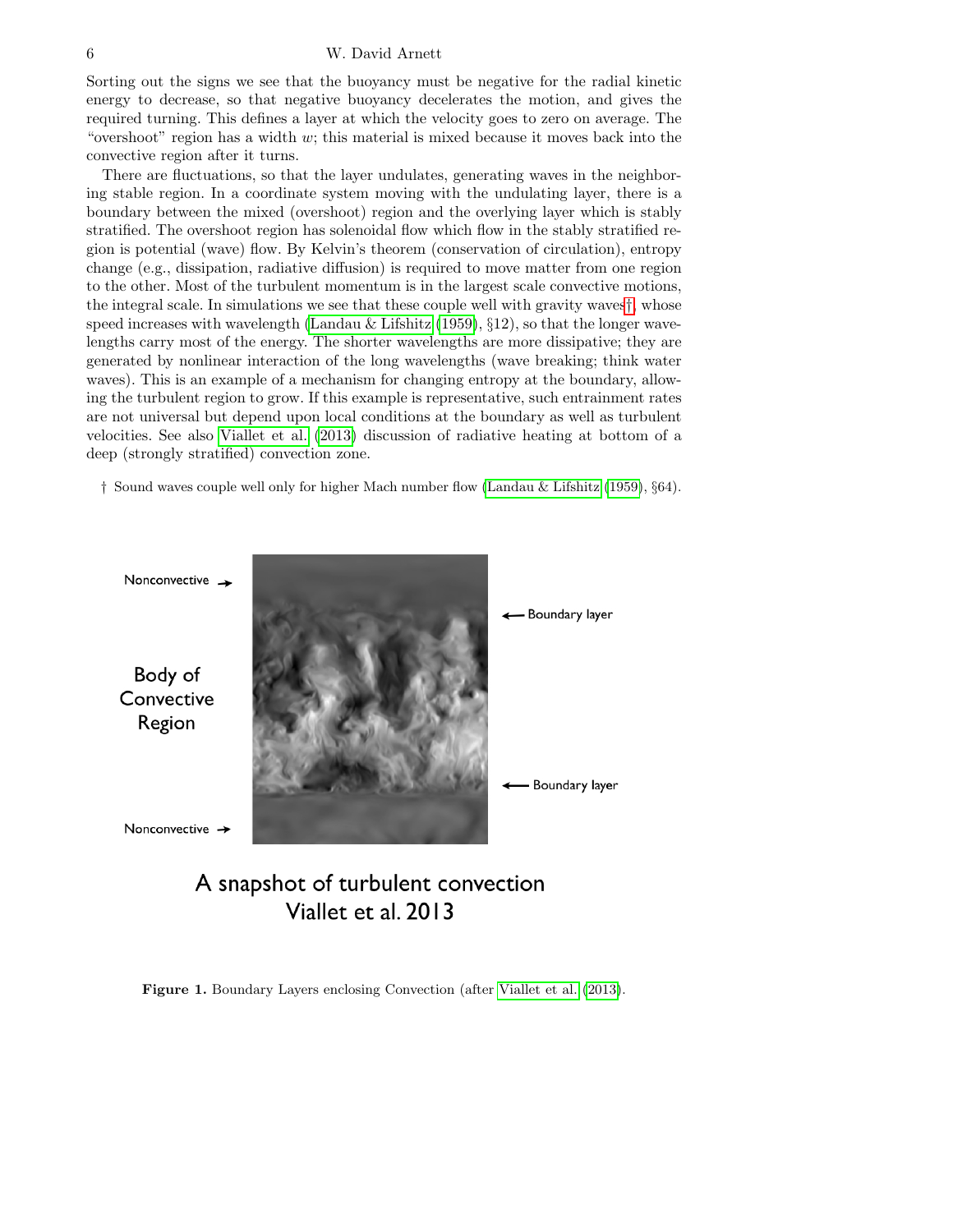[Grolsch](#page-8-28) [\(2015\)](#page-8-28) approaches this issue from a quite different point of view, but comes to some similar conclusions.

## 2.6. Mixing and Burning

Change in composition due to nuclear burning is a fundamental feature of stellar evolution. In general stars do not have uniform composition. In stellar evolution, mixing is determined according to the criterion of Schwarzschild, or of Ledoux. The Schwarzschild criterion is defined as  $S = \nabla - \nabla_e$ , and the Ledoux criterion is  $\mathcal{L} = S - \nabla_Y$ , so  $\Delta \nabla = \mathcal{L}$ which reverts to S if there is no composition gradient ( $\nabla_Y = 0$ ).

Mixing motions (solenoidal flow) result from buoyancy, pressure perturbations, or differential rotation. We focus on the buoyant acceleration,  $-g\rho'/\rho$ . Composition gradients enter the buoyancy on an equal basis with entropy gradients; for the simplest case of an ideal gas,  $\rho' / \rho = T' / T + Y' / Y - P' / P$ , where  $Y = 1 / \mu$  is the number of free particles per baryon, or inverse mean molecular weight. For a more general equation of state, there are mutiplicative factors of order unity on the r.h.s. Traditionally  $P'/P$  is taken to be zero even though this is incorrect for strongly stratified cconvecton [\(Viallet et al. 2013\)](#page-8-16).

Brunt frequency, which is important for for asteroseismology, is  $N^2 = -\mathcal{L}(q\beta_T/H_P)$ , indicating a fundamental connection with boundary conditions [\(Aerts, C. et al. 2010\)](#page-8-29).

#### 3. Solar Abundances

In the steady-state but non-local case, the  $(\mathbf{u} \cdot \nabla) \mathbf{u}$  term gives a coupling between driving regions and damping regions in the form of a flux of turbulent kinetic energy [\(Meakin & Arnett 2007,](#page-8-15) [2010\)](#page-8-25); this is assumed to be zero by symmetry in MLT (a major flaw). Even moderate stratification breaks the symmetry, and gives a finite flux of turbulent kinetic energy.

Any model of the Sun which uses MLT will neglect the effect of turbulent kinetic energy fluxes. To estimate the sign and size of the necessary changes, we scale from the simulations in [Viallet et al.](#page-8-16) [\(2013\)](#page-8-16) for a convection zone which like the Sun is highly stratified. The luminosity due to kinetic energy is  $L_{KE} \sim -0.35L$  near the base of the convection zone, which is significant. This negative luminosity must be balanced by increased positive radiative luminosity, to maintain a solar luminosity, so  $L^{new}/L_{\odot} = 1.35$ . This may obtained by a reduction in opacity. The opacity is well known, and depends upon the composition, primarily the metal abundance. If we simply assume that the opacity scales with metalicity,  $\kappa^{new}/\kappa^{old} \sim 3/4$ , and the actual metalicity should shift from the stellar evolution value (from the "standard solar model", SSM) to  $z^{new} \sim 0.02(3/4) \sim 0.015$ , which is the value determined from 3D atmospheres. [Asplund et al.](#page-8-0) [\(2009\)](#page-8-0) conclude that the discrepancy between abundances determined from 3D atmospheres, and from stellar evolution is unidentified. The argument just given suggests that there is a significant flaw in the physics of SSM, correction for which tends to resolve the discrepancy. Until stellar models including kinetic energy flux are constructed, it seems reasonable to take the 3D atmospheric abundances as our best estimate, and attribute the disagreement to use of a local convection theory.

#### 4. Sensitivity to Progenitor Structure

Simulations of core collapse may be sensitive to convection algorithms used to construct precollapse models. [Couch & Ott](#page-8-30) [\(2013\)](#page-8-30) get increased tendency toward explosion simply by adding a nonradial velocity component to the progenitor model [\(Arnett & Meakin](#page-8-31)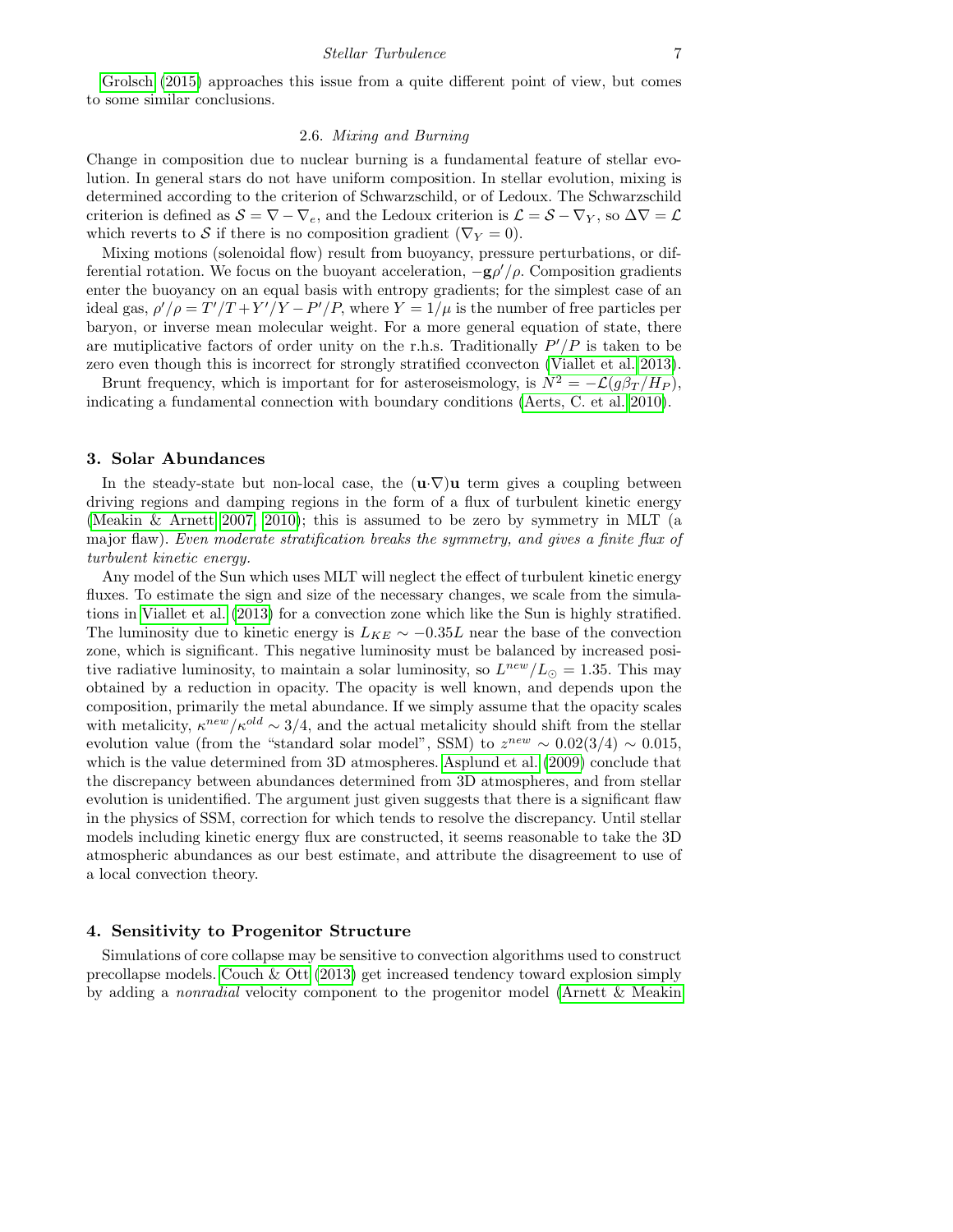[2011a\)](#page-8-31), as turbulence requires. This also suggests changes to the initial models used by [Kochanek](#page-8-32) [\(2014\)](#page-8-32).

Fig. [2](#page-7-0) shows two TYCHO models at the end of oxygen burning. The density structure is sensitive to the assumed entrainment physics. The two curves represent stars of  $15M_{\odot}$ , with only the entrainment physics changed. Not only are the sizes of the cores changed, but the carbon/oxygen ratio is affected by entrainment as well.

Core-collapse simulations often fail because of the high rate of infall of mantle matter onto the newly formed, nuclear density core. This matter must be photo-dissociated by the explosion shock if an explosion is to occur. Lower rates of infall aid the explosion. The rate of infall is

$$
\dot{M}_{in} = u_{in} 4\pi r_{in}^2 \rho_{in}.\tag{4.1}
$$

The infall velocity is essentially the local sound speed in the progenitor mantle; matter falls in as a rarefaction wave moves out. To make the rate of mass infall  $\dot{M}_{in}$  small, the initial density  $\rho_{in}$  should be small. The critical time occurs during the infall of the mantle (labeled "Infall"); the envelope falls in too slowly to affect the explosion shock. Clearly the curve in Fig. [2](#page-7-0) with the larger core will have larger  $\rho_{in}$ , and be harder to explode. This large core resulted from taking the maximum entrainment rate that was energetically allowed, throughout the evolution from the main sequence (for simplicity no mass loss or binary stripping were considered).

The small core case resulted from an entrainment rate of 0.01 of the maximum, so that the boundary dynamics was almost elastic, and consistent with analytic estimates. Smaller rates and smaller cores are possible. The highest resolution 3D simulations we



<span id="page-7-0"></span>Figure 2. Changes in Density structure of 15  $M_{\odot}$  with Entrainment.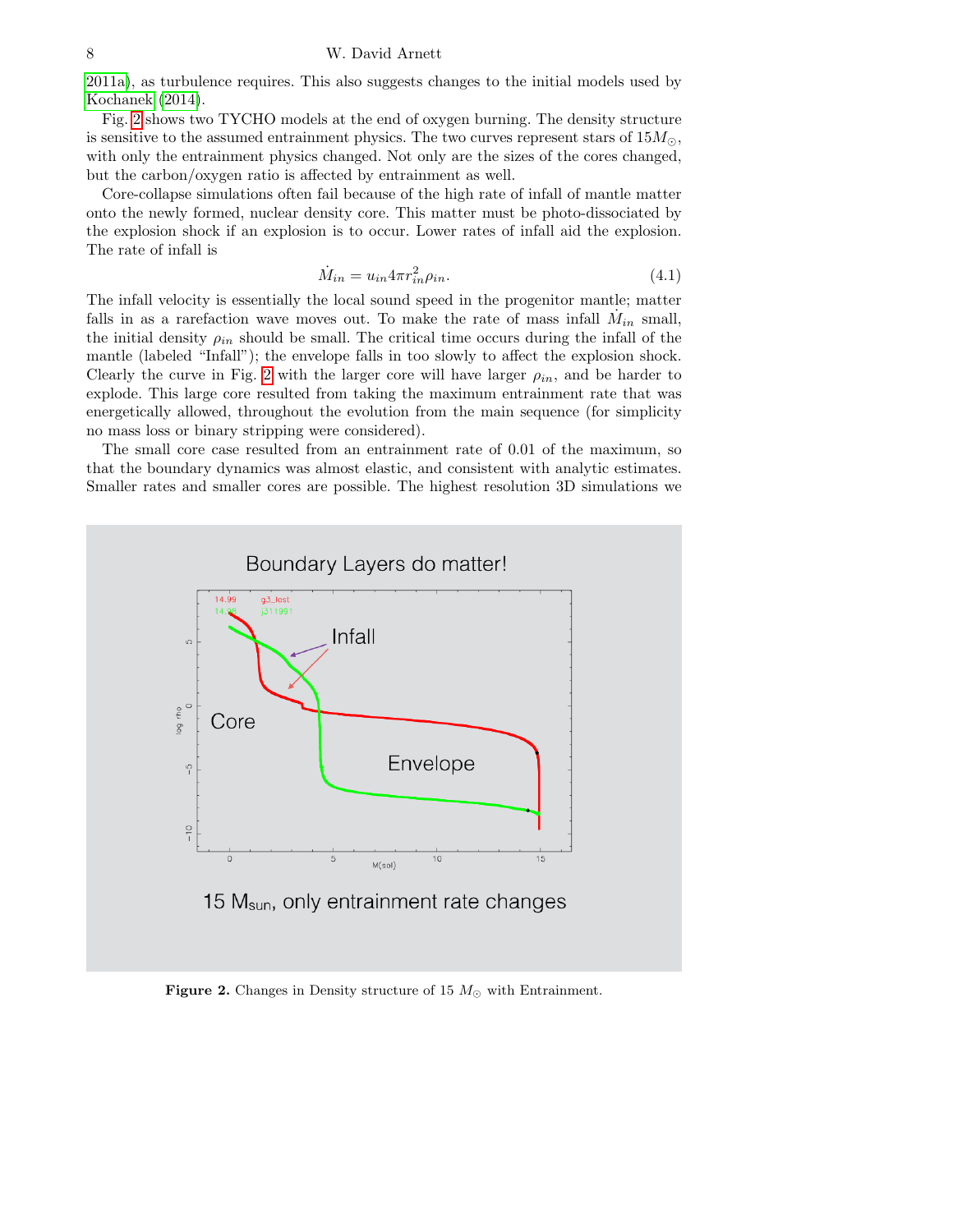have done were the most nearly elastic in the boundary layers, so we regard this as the more reasonable case. It has smaller cores that conventional progenitor models; ad-hoc diffusion smoothes gradients, leading to larger cores.

# 5. Conclusions

This is a sketch of a 321D approximation which is nonlocal, and thus has nonzero fluxes of KE (to be published in more detail elsewhere). We plan to add this as an option to MESA. Inclusion of KE fluxes seems to help resolve the solar abundance problem [\(Asplund et al. 2009\)](#page-8-0). Smaller cores may ease the explosion problems with core collapse supernova simulations.

# References

<span id="page-8-31"></span><span id="page-8-30"></span><span id="page-8-29"></span><span id="page-8-28"></span><span id="page-8-27"></span><span id="page-8-23"></span><span id="page-8-22"></span><span id="page-8-21"></span><span id="page-8-19"></span><span id="page-8-17"></span><span id="page-8-14"></span><span id="page-8-13"></span><span id="page-8-12"></span><span id="page-8-8"></span><span id="page-8-5"></span><span id="page-8-0"></span>Aerts, C., Christensen-Dalsgaard, J., & Kurtz, D. W. 2010, Asteroseismology, Springer Arnett, D., Meakin, C., & Young, P. A. 2009, ApJ 690, 1715 Arnett, W. D. & Meakin, C. 2011a, ApJ 733, 78 Arnett, W. D. & Meakin, C. 2011b, ApJ 741, 33 Arnett, W. D., Meakin, C., & Viallet, M. 2014, AIP Advances 4(4), 041010 Asplund, M., Grevesse, N., Sauval, A. J., & Scott, P. 2009, ARAA 47, 481 Böhm-Vitense, E. 1958, *ZfA* 46, 108 Brun, A. S. (ed.) 2011, Astrophysical Dynamics: From Stars to Galaxies, Vol. S 271, International Astronomical Union, CUP Brun, A. S., Miesch, M. S., & Toomre, J. 2004, ApJ 614, 1073 Brun, A. S., Miesch, M. S., & Toomre, J. 2011, ApJ 742, 79 Couch, S. M. & Ott, C. D. 2013, ApJ 778, L7 Eggleton, P. P. 1973, MNRAS 163, 279 Grinstein, F. F., Margolin, L. G., & Rider, W. J. (eds.) 2007, Implicit Large Eddy Simulations, Cambridge University Press Grolsch, A. 2015, in Proceedings of this conference Herwig, F., Woodward, P. R., Lin, P.-H., Knox, M., & Fryer, C. 2013, ArXiv e-prints Hurlburt, N. E., Toomre, J., & Massaguer, J. M. 1984, ApJ 282, 557 Kochanek, C. S. 2014, MNRAS Kolmogorov, A. 1941, Akademiia Nauk SSSR Doklady 30, 301 Kolmogorov, A. N. 1962, Journal of Fluid Mechanics 13, 82 Landau, L. D. & Lifshitz, E. M. 1959, Fluid mechanics, Pergamon Lorenz, E. N. 1963, Journal of Atmospheric Sciences 20, 130 Maeder, André 1999, Physics, Formation and Evolution of Rotating Stars, Springer Magic, Z., Collet, R., Asplund, M., et al. 2013, A&A 557, A26 Magic, Z., Weiss, A., & Asplund, M. 2014, ArXiv e-prints Meakin, C. 2015, in Proceedings of this conference Meakin, C. A. & Arnett, D. 2007, ApJ 667, 448 Meakin, C. A. & Arnett, W. D. 2010, Ap&SS 328, 221 Mocák, M., Meakin, C., Viallet, M., & Arnett, D. 2014, ArXiv e-prints Prandtl, L. & Tietjens, O. G. 1934, Applied Hydro-& Aeromechanics, Dover Publications, Inc. Smith, N. & Arnett, W. D. 2014, ApJ 785, 82 Stein, R. F. & Nordlund, Å. 1998, ApJ 499, 914 Viallet, M., Meakin, C., Arnett, D., & Mocák, M. 2013, ApJ 769, 1

<span id="page-8-33"></span><span id="page-8-32"></span><span id="page-8-26"></span><span id="page-8-25"></span><span id="page-8-24"></span><span id="page-8-18"></span><span id="page-8-16"></span><span id="page-8-15"></span><span id="page-8-11"></span><span id="page-8-10"></span><span id="page-8-9"></span><span id="page-8-7"></span><span id="page-8-6"></span><span id="page-8-4"></span><span id="page-8-3"></span><span id="page-8-2"></span><span id="page-8-1"></span>Vitense, E. 1953, ZfA 32, 135

<span id="page-8-20"></span>Wood, T. S., Garaud, P., & Stellmach, S. 2013, ApJ 768, 157

#### Discussion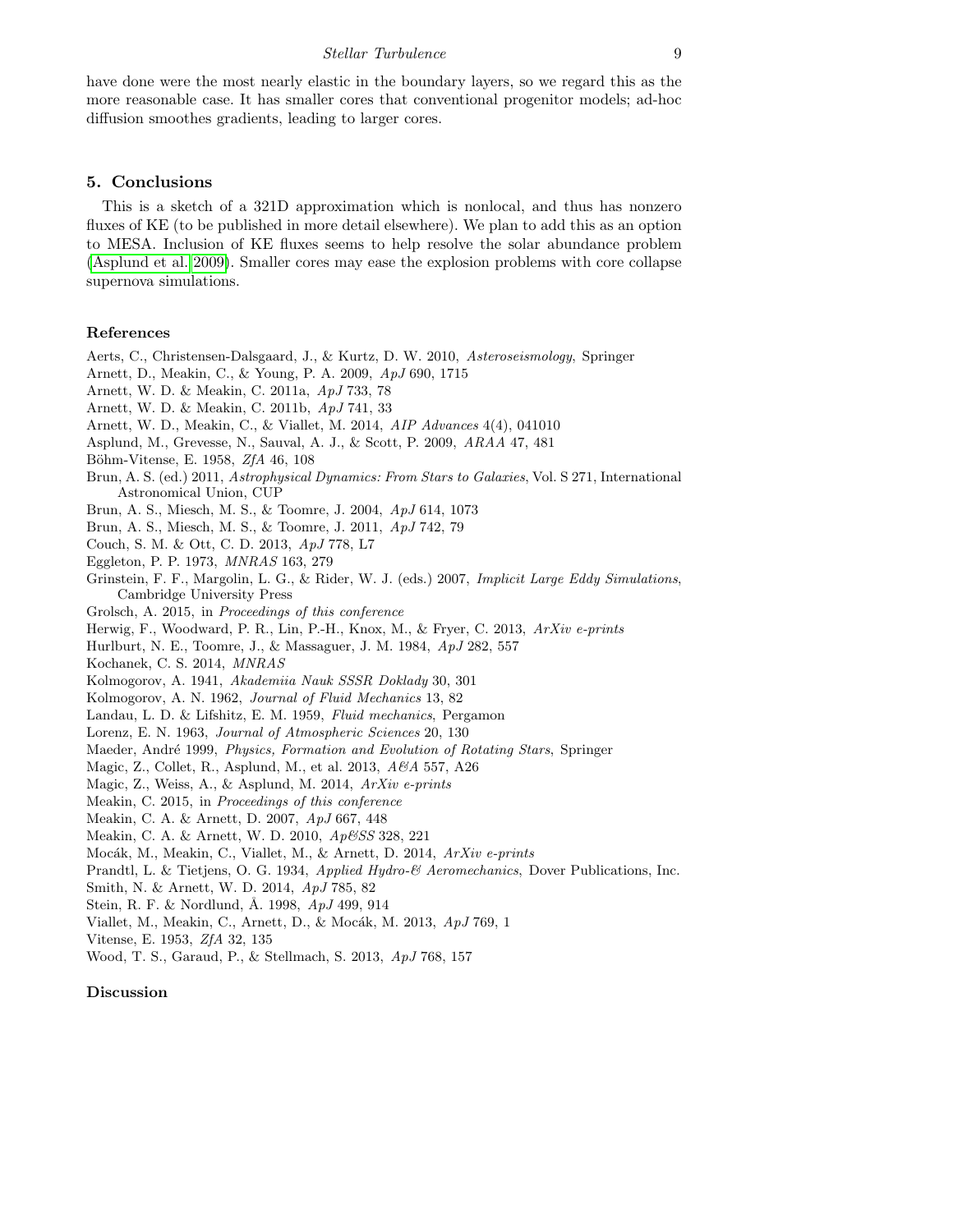#### 10 W. David Arnett

ANDRÉ MAEDER: Analytical studies suggest that transport processes by meridional circulation and by shear diffusion are strongly affected by the horizontal turbulence in differentially rotating stars. What can the 3D simulations tell us about the possible value of the horizontal turbulence?

DAVID ARNETT: Great question! We do not seem to see Jean-Paul Zahn's strongly asymmetric diffusive mixing velocities. However the overturn is effective at mixing the whole convective region, except for Si burning, which has "cellular" burning regions. The shellular approximation may be fine for earlier stages, up to and including oxygen burning, if we can get the boundary motion—the entrainment rates—right. The shellular approximation will break down during explosive or eruptive events due to 3D instabilities, of course.

Now suppose we spin up a non-rotating star. Turbulence is turbulence, whether driven by buoyancy or by differential rotation. At first we get slight distortions of spherical equipotentials, leading to meridional circulation, and the solenoidal flow also reacts to the inertial accelerations. Eq. [2.8](#page-4-0) is a 3D vector equation, and contains these effects; the velocity includes the velocity of meridional circulation and the horizontal turbulence, at least in principle. An interesting issue is the relative importance of dissipation in the boundary layers versus in the bulk of the turbulent flow.

As the spin increases (Rossby number decreases) it will have an increasingly important influence on flow, convection, and angular momentum transport, and the importance of MHD becomes an issue (our code does not have MHD active at present). One can think of a continuous sequence from non-rotating star to accretion disk, parameterized by angular momentum, and the literature contains examples of 3D simulations all along this sequence. That said, the results are complex, and it seems that we still have much to learn.

VICTOR KHALAK: How may stellar rotation be introduced into the equation for turbulence?

DAVID ARNETT: It is already in Eq.  $2.8$  if we do the usual transformation to a rotating frame. This is a deceptively simple vector equation (the Navier-Stokes equation in the turbulent limit), which has deep connections to a lot of theoretical work on rotating stars. Andr´e Maeder has written a beautiful development of the physics of rotating stars (Maeder, André 1999) which starts from the Navier-Stokes equation (his Eq. 1.2).

EHSAN MORAVVEJI: In the very vicinity of the fully mixed core and the radiative layers (braking and/or entrainment layer?), what is the behavior of  $\Delta \nabla$  term in your energy balance equation?

DAVID ARNETT: Thanks, this is an important point that I went through too quickly. The answer may be implicit in §2.3 and §2.4. The  $\Delta \nabla$  is a factor in the buoyant acceleration, and can change sign. It depends upon both the temperature gradient and the composition gradient. However mixing makes the composition gradient tend to zero, which changes  $\Delta \nabla$  itself; this problem must be solved implicitly. In the simulations there is a transition layer in which the composition does change, but it may not yet be resolved numerically (the "boundary layer" in Fig. [1\)](#page-5-0). This is the layer where the velocity field changes from solenoidal to potential flow, i.e., from convection to waves. See also the contribution by Arlette Grolsch [\(Grolsch 2015\)](#page-8-28).